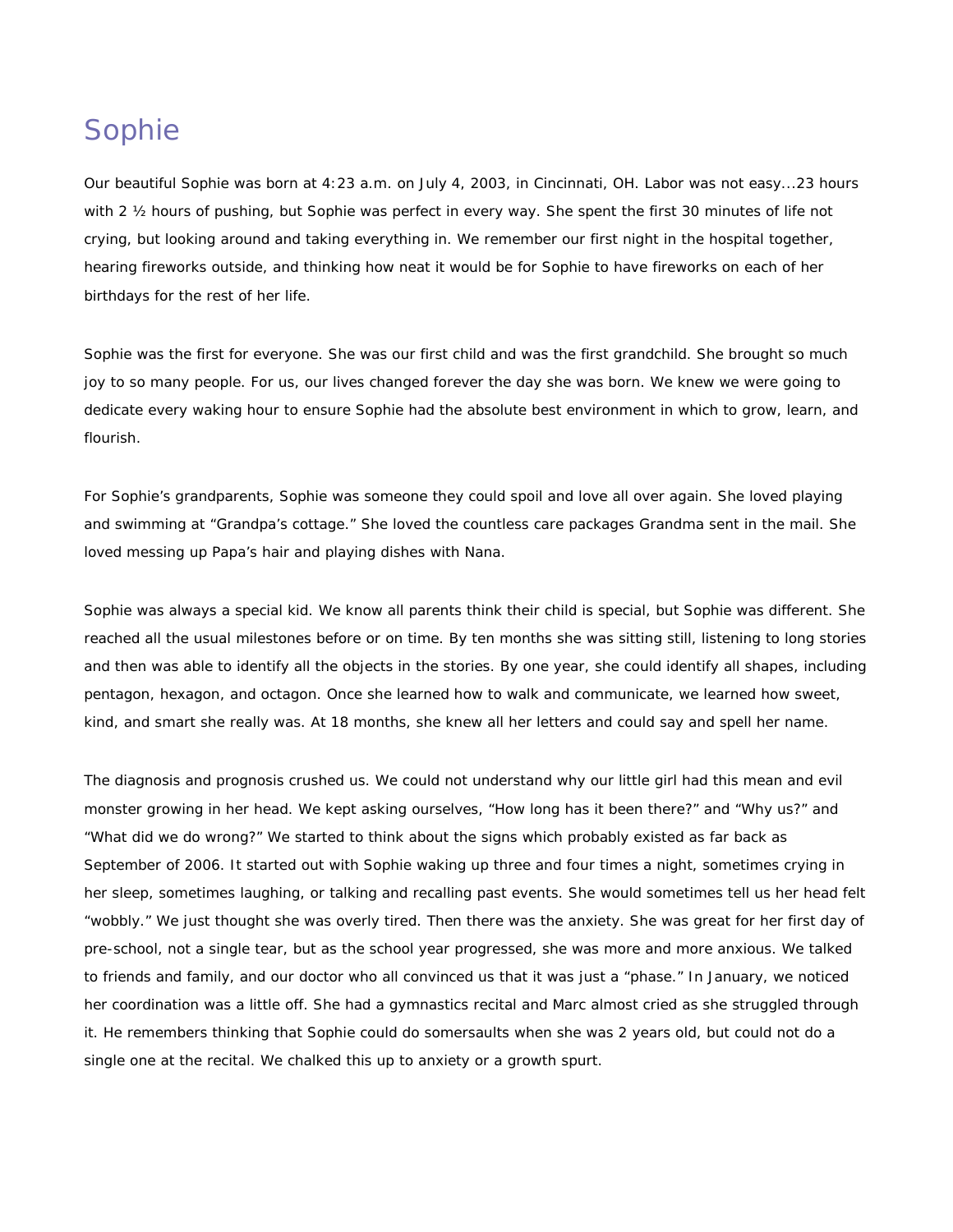In February, we noticed her coordination getting worse and then out of nowhere she started to vomit every other morning for about 10 days; again, we had a logical reason. This time we thought it was just sinus drainage because she had no other symptoms. Looking back we realized that she also started taking naps again in the fall, which she had not done since early spring. At the time, we figured this tiredness was due to the new routine of starting school and participating in more activities. She refused to race Marc up the stairs to take a tub. Instead of running (she was always running) she now wanted to be carried. On Saturday, February 17, we had family pictures taken and noticed that Sophie could not smile. The right side of her face was basically frozen. In hindsight we realized these were all symptoms, however, 99% of her days appeared normal and were filled with the day-to-day activities of a typical three-year-old. Life was good and happy for the four of us in Avon Lake, Ohio.

On Tuesday, February 20, Sophie vomited in the morning, but assured us that she felt well enough to go to preschool. After picking Sophie up from school and being told by Sophie's teacher that "Sophie seemed a little off today," we knew something was wrong. We called the doctor, and got an appointment for that afternoon. As Sophie slept, I searched the internet for a possible reason for her symptoms. Before the appointment, I was 99% sure that a brain tumor was the cause, and called Marc to tell him, and request that he come home from work to go to the appointment. We talked about what this might mean...how she would lose her hair, have brain surgery, and maybe lose some parts of her brain function. This scared us to death, but nothing prepared us for the words, "inoperable" or "terminal." We were sent from the pediatrician, who told us he was "very concerned," to the emergency room at Cleveland Rainbow Babies and Children's Hospital for a CT scan. That evening the scan showed an "ill- defined" mass and an MRI the next morning confirmed the diagnosis.

We cried and cried and hugged and hugged. Again, wondering what we did wrong and asking the question over and over, "How could we be so unlucky?" and most importantly, "What did Sophie ever do to deserve this?"

It's hard to accept that your three-and-a-half-year-old daughter may never get married, let alone graduate from high school, or even start kindergarten. We wallowed in our sorrow for a few days until we realized that we had to do something. We had to continue on, as we had her entire life, making sure she had the most love and best environment possible. We were

committed to doing everything possible to prove the medical experts wrong. We explored every possible standard and alternative treatment option, and most importantly, we prayed and placed our faith in God.

Sophie began her treatments at St. Jude Children's Research Hospital. Although we weren't 100% convinced we wanted to put Sophie through radiation and chemotherapy, we heard such great things about St. Jude that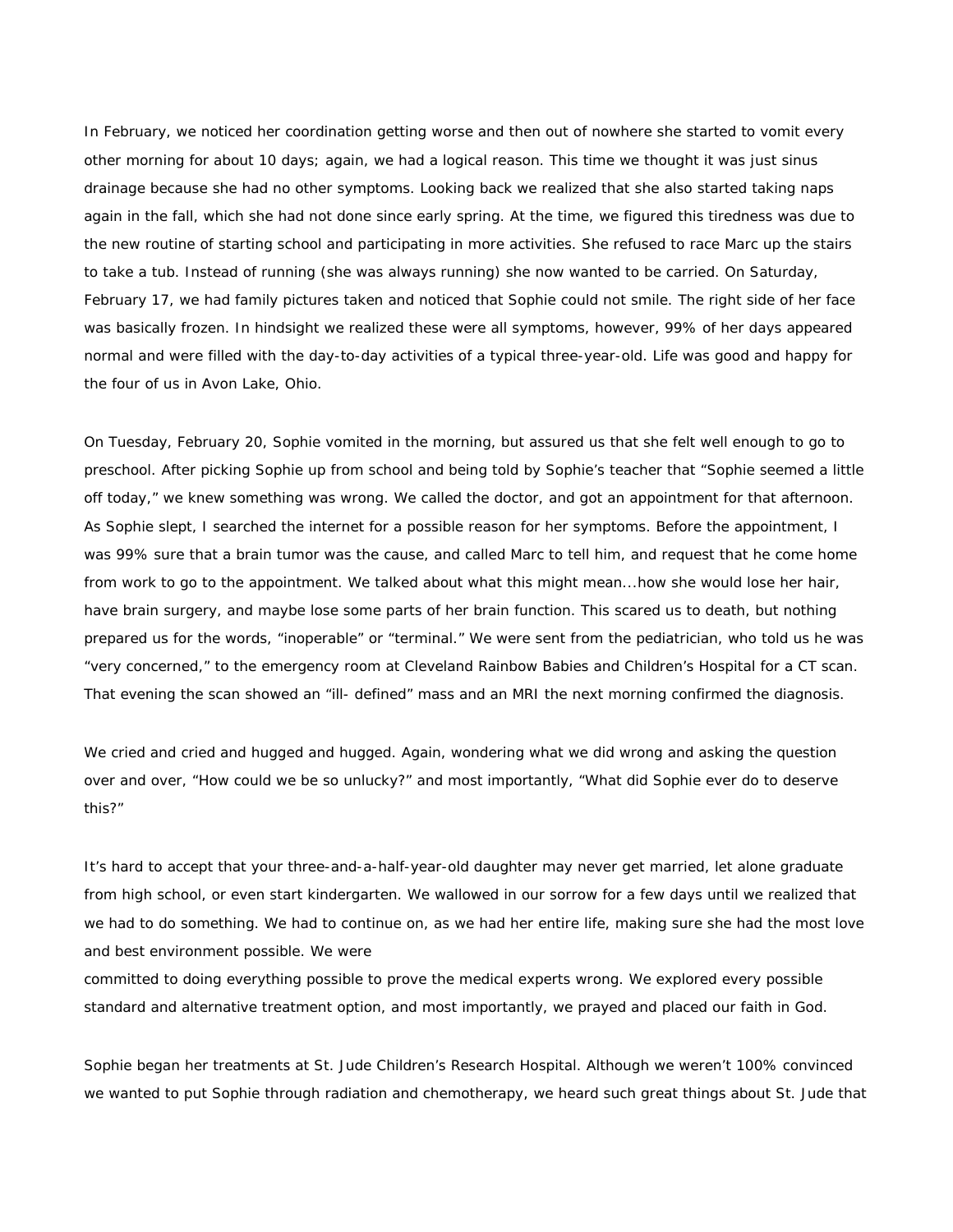we decided to begin the 6-week journey as soon as possible. We packed up our things and left for Memphis five days after Sophie was diagnosed. While at St. Jude, Sophie had many appointments, from routine checkups and blood draws, to physical therapy and occupational therapy, and of course six weeks of radiation. During this time she was also taking the chemotherapy drug, Zarnestra, as part of one of St. Jude's clinical trials. For 31 days of radiation, Sophie was sedated and strapped to a table with a mask placed over her face. Throughout her time at St. Jude and after, she continued to remain on steroids, in an attempt to control swelling which would hopefully minimize her symptoms. She gained about 15 pounds from the steroids, which was just over 1/3 of the weight she was before diagnosis.

We were told that upon completing radiation we would probably have "up to six good months" with Sophie before the tumor progressed, and that during this "good time" she might "be back to the normal, prediagnosis Sophie." Unfortunately at the end of the six weeks at St. Jude, we really never made it to that point. Although some symptoms had improved, it was really not the dramatic improvement for which we had hoped. Sophie never regained the use of her right side, never got her smile back, and never walked without a limp. At that time, there was really nothing else St. Jude had to offer, so we returned home to Avon Lake, hoping to make the best of the summer and have as much fun and create as many memories with Sophie as we could.

After Sophie's first follow-up MRI (2 weeks after completing radiation), we discontinued the clinical trial upon returning home because we did not see any benefit from it. Knowing that conventional medicine could not provide us with any options for a cure or any other treatments that might help Sophie, we spent endless hours reading books and scouring the internet for anything we could try. Anything that sounded reasonable and had any anecdotal evidence of success, we tried. We tried herbal supplements and tinctures, from Probiotics, iodine drops, wheat grass, oxygen drops, alkaline drops, krill oil to paw paw. We also contacted a doctor from India who had seen some success using Ruta-6 for brain tumors. We completed a phone consultation with one of the doctor's colleagues in the US, and ordered the recommended remedies. We gave this a shot; again, seeing no improvement. We met with a naturopath and used lasers and went through various phases of limiting certain foods in Sophie's diet. We cannot be certain of their effects, as some we continued until the end.

Sophie did have a couple of good months in May and June. She was able to get around by crawling. We continued her OT and PT here at our house, and although she didn't love it, she cooperated as best she could. We tried many times to reduce her steroid in an effort to get her off it completely. We longed to "see" the Sophie that we knew, as well as spend time with the Sophie we knew who wasn't as angry and irritable as the Sophie we knew on steroids. Throughout the course of Sophie's treatment and the use of steroids, she was always hungry and had a terrible time sleeping soundly. We tried to choose foods for Sophie that fit into the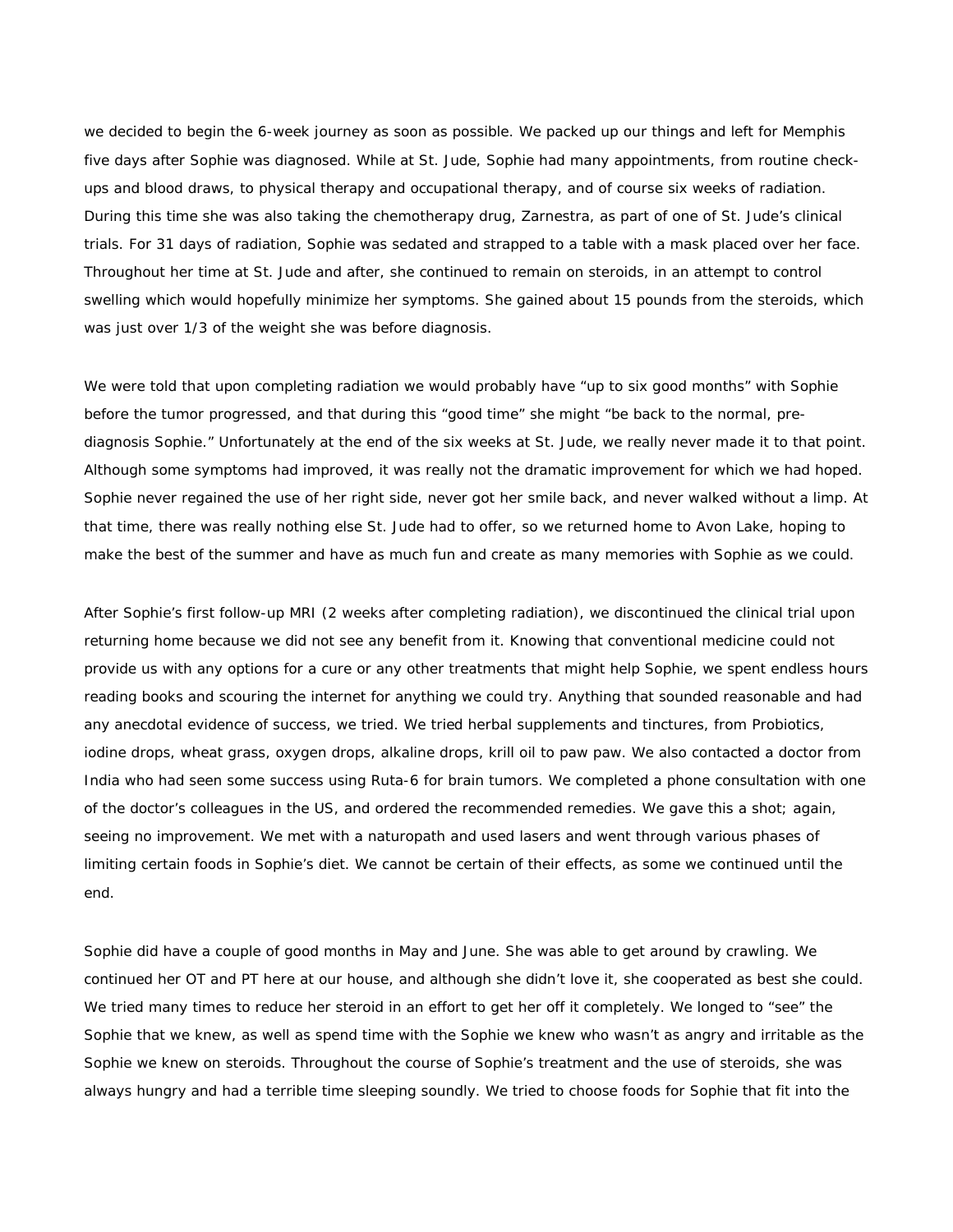"cancer diet," but when your child is "starving" all the time, the guilt of not being able to feed her what she wants is excruciating.

The day before Sophie's fourth birthday, she had her last MRI at St. Jude. At this time we were beginning to see signs of the tumor progressing. She was having a hard time standing with support. She was throwing up more often and was more tired. Although her MRI showed areas of enhancement, her doctor was still reluctant to say that it was progression because she still was only two months past radiation. He told us that if it was progression, we would see an increase in symptoms very quickly --- and we did. While at St. Jude for the MRI, we were given a wheelchair, and we realized that Sophie would probably never walk again. The second week in July, Sophie was granted her Make-A-Wish trip on a Disney cruise. We were a little nervous to go because we didn't want to be away from home if things got worse. Sophie threw up at the airport, but said she still wanted to go. What a great decision! We made some very happy memories with Sophie on that trip. After we returned she told us repeatedly that she wanted to go on another Disney Cruise. We never got to go, but I know that every day is a Disney Cruise for Sophie in heaven.

We met with two different spiritual healers on two different occasions. In addition, we discovered DMSO/sodium bicarbonate as a treatment option. The plan of care was for 36 daily IV treatments, and from what we read, we decided to give it a chance. We headed to Tulsa, Oklahoma, and met with a doctor there who prescribed the treatment. He explained to us that he had seen DMSO work in about 30% of cancer patients. He told us that it works for some because it has the ability to change the cell's mitochondria enough so that it becomes a foreign body, and the immune system will attack it. (The reason why our immune system doesn't naturally fight the cancer cells is because they are a part of the body's own cells.) DMSO also has the ability to cross the blood brain barrier – something traditional chemotherapy agents cannot do.

We completed ten treatments there before Sophie's condition worsened. The rapid decline we saw in Sophie made us decide to bring her home to continue the treatment. During this time we began to gradually decrease Sophie's steroid dose to allow her body to have a normal response to the DMSO. (Steroids prevent the body from responding as it should.) She had a tough time coming off the steroids after having been on them for so long, and spent many days with a bowl in her lap because she was too weak to go to the bathroom to throw up as often as she had to. The DMSO was given intravenously through Sophie's port. She hated having the port touched and accessed throughout this entire ordeal. We completed 45 treatments and having not seen any significant change, we discontinued the treatments, feeling Sophie and we had given this treatment option a fair chance. In hindsight, I still believe that the logic behind DMSO makes sense. Unfortunately for Sophie I think we started this too late. If I had to do it again, I would have started this treatment during radiation while the tumor was "stunted." Upon returning home Sophie had many scary bouts of continuous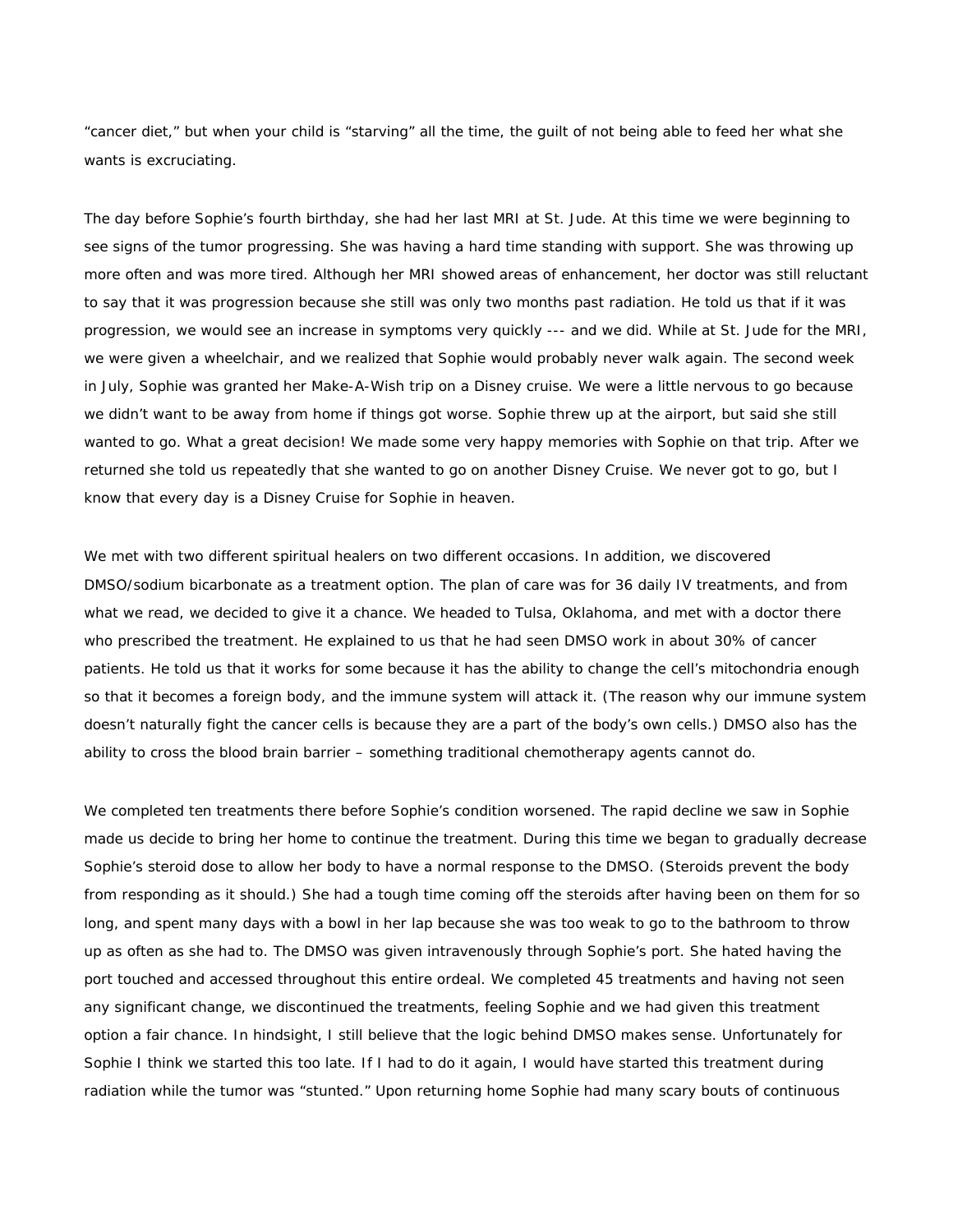vomiting. Some of these may have been due to the steroid reduction, but also due to the pressure of her progressing tumor.

In the meantime, a doctor in Brazil who works in the "natural" health field informed us about a person in California who had had success in shrinking tumors using a PER machine. This is pulsed energy machine that focuses on normalizing the energy fields in the body. More specifically, the machine has been shown to put cancer cells into remission by normalizing the voltage of the unhealthy cells. We "rented" the machine from the owner/manufacturer in California and completed the treatments with Sophie 3-4 times a day. Again, although it is hard to say what the effects were, we do believe this is something that had we started earlier would've helped Sophie.

We considered traveling to Pennsylvania for a treatment during which Sophie's blood would be cleansed. This involved removing blood from her body, cleaning it with a laser, and then replacing it. Unfortunately we heard about this treatment rather late, and at the time, we did not think traveling with Sophie so far from home again was the best thing for her.

During the last two months of her life, Sophie had been completely weaned off of the steroids. However, despite continuing the alternative treatments, we just did not see the improvements for which we so desperately prayed. Sophie's symptoms gradually worsened, and in the last few weeks, she could no longer talk, walk, stand, eat, or sit. It was the most heartbreaking and gut-wrenching thing to have lived through; for as a parent, it was like watching your child being tortured. We always asked her if anything hurt, but she always said no. She went through a period of not wanting to read, watch TV, do stickers, or any of the things she had loved. But the week before she died, she wanted to do all of these favorites again, as though she knew she wouldn't have any more chances to do these here on Earth.

We were visited weekly by hospice throughout Sophie's last couple months. Sophie's vital signs were perfect up to the last time they were checked on the Monday before she died.

During the first week of October, Sophie actually had a few good days in which she seemed a little more attentive to the world around her and actually was able to eat a few bites of her favorites here and there. On October 6, we all went to Marc's work picnic. It was an absolutely beautiful day and Sophie seemed to be content being out of the house. She amazed us by eating bites of a hot dog, hamburger and potato chips. She was also able to swallow liquids without using the syringe that we had been using the week before. We were delighted to see these improvements, and we hoped and prayed that perhaps it was the miracle for which we had been praying . Even after the picnic, although she was tired, she had one of her best days. Upon